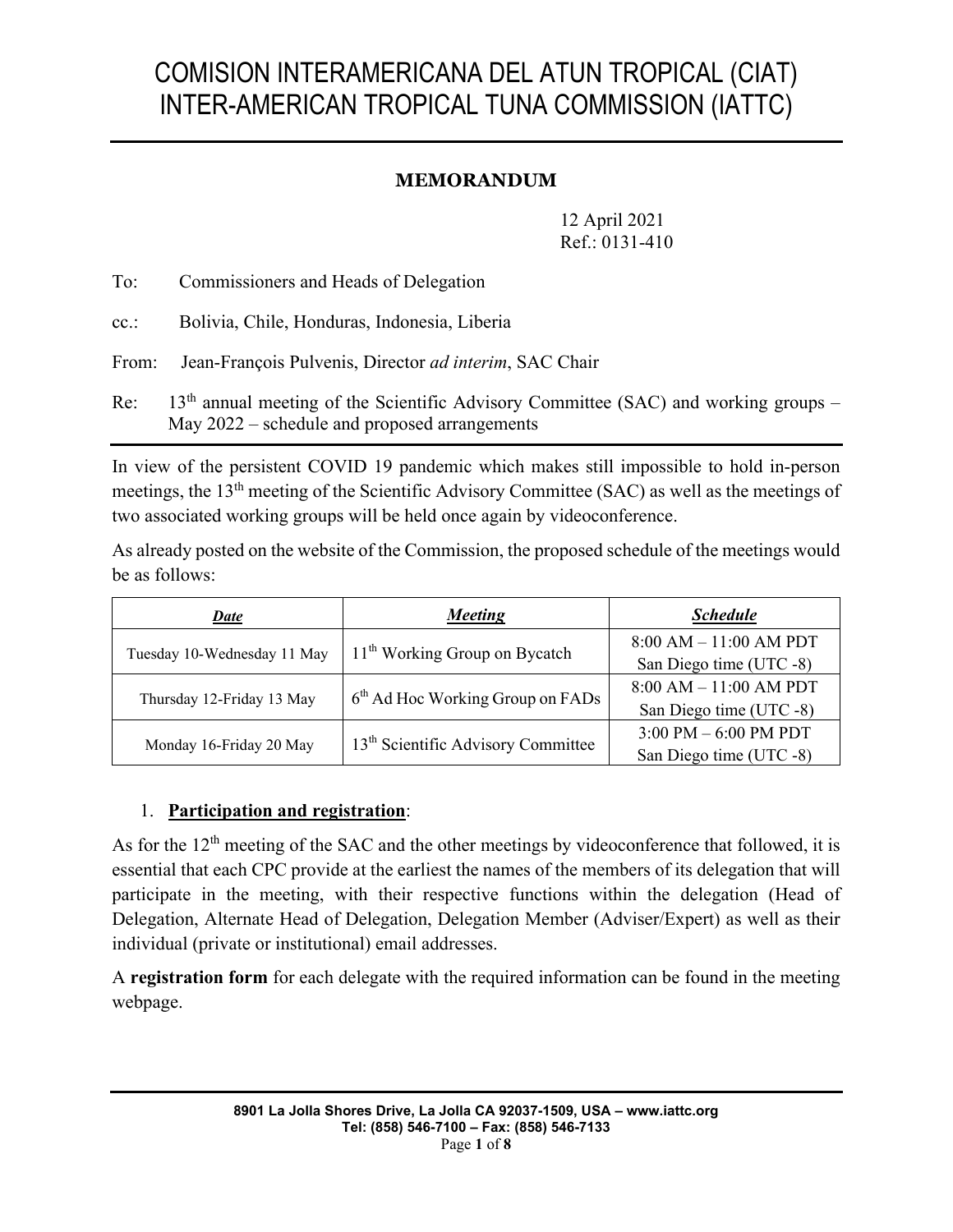## 2. **Agenda**:

The "**Provisional Agenda**" is attached to this memorandum (Annex 1) and can be found also in the meeting website of the Commission.

## 3. **Ad hoc arrangements and rules for the conduction of the meeting**:

It is suggested that the SAC utilize for conducting its  $13<sup>th</sup>$  meeting by videoconference the same *ad hoc* arrangements and rules that it did for its 12<sup>th</sup> meeting.

Immediately upon opening the meeting and under item 1 of the Agenda, the SAC will be invited to **decide by consensu**s **on the utilization of these** *ad hoc* **arrangements and rules**, in the understanding once again that this utilization would be for that meeting only. For your convenience and easy reference, a copy of these ad hoc arrangements and rules are attached to this memorandum (**Annex 2**)

## 4. **Practical arrangements and tips for the use of the Zoom Webinar Platform**:

As for the previous meeting, a document compiled by the IT staff of the Commission with information and detailed indications on how to access and use the **Zoom Webinar Platform** will be posted as usual in the SAC meeting website.

**Annexes:**- As indicated.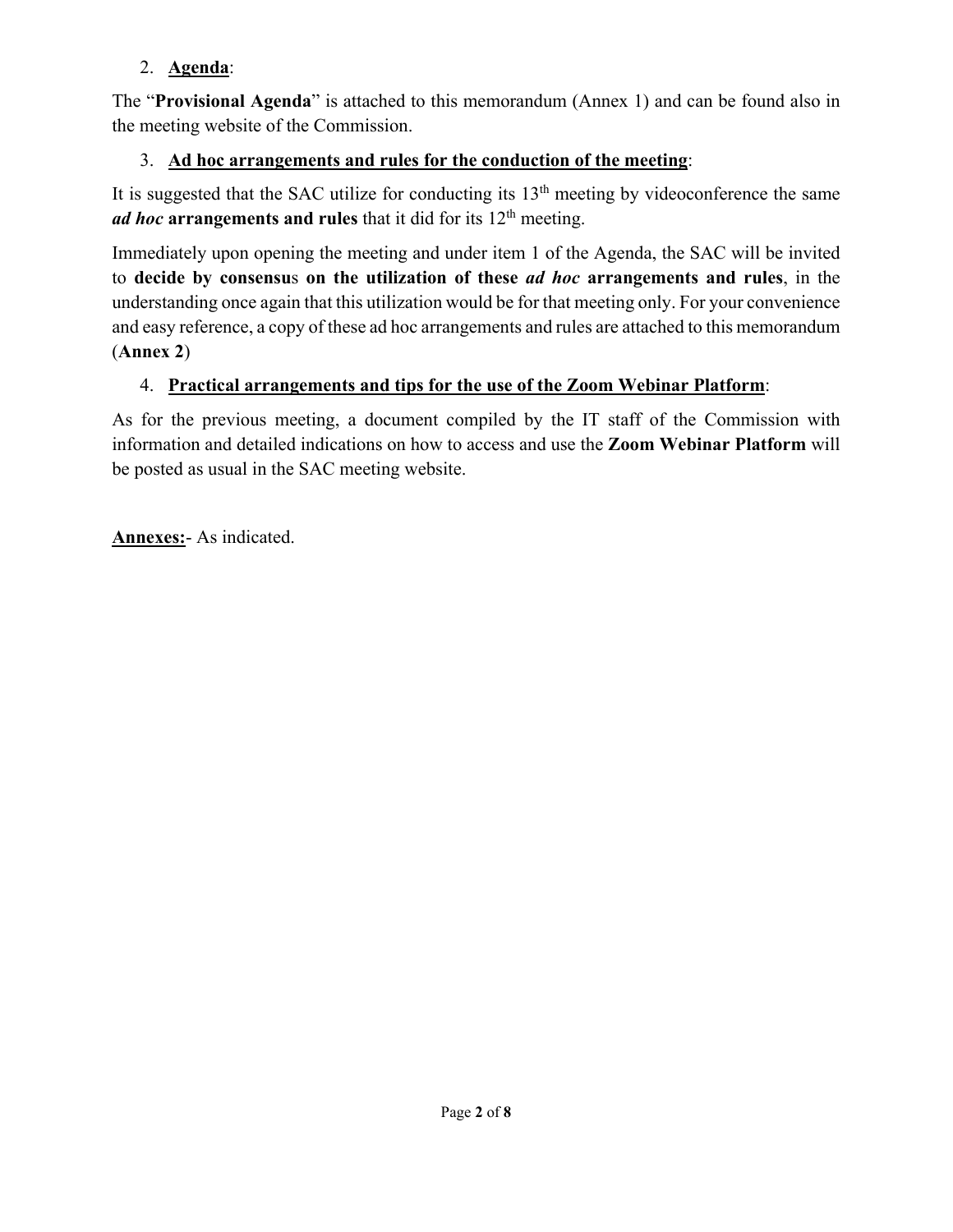#### INTER-AMERICAN TROPICAL TUNA **COMMISSION**

## **SCIENTIFIC ADVISORY COMMITTEE**

## **13TH MEETING**

#### **PROVISIONAL AGENDA (***b id f* **)**

|    |                                                                                          | Documents |
|----|------------------------------------------------------------------------------------------|-----------|
| 1. | Opening of the meeting                                                                   |           |
| 2. | Adoption of agenda                                                                       |           |
| 3. | Research planning:                                                                       |           |
|    | a. Staff activities and research work plan                                               | SAC-13-01 |
| 4. | Review of the implementation of recommendations adopted at previous SAC                  |           |
|    | and Working Group meetings: progress and outcomes                                        | SAC-13-02 |
| 5. | The fishery:                                                                             |           |
|    | a. The tuna fishery in the EPO in 2021                                                   | SAC-13-03 |
|    | b. National reports                                                                      |           |
|    | c. Longline observer program reports                                                     | SAC-13-04 |
|    | d. Transshipment observer program                                                        |           |
| 6. | Stock assessments:                                                                       |           |
|    | a. Investigation on potential bias on the tropical tuna catch estimates caused           |           |
|    | by the COVID-19 pandemic                                                                 | SAC-13-05 |
|    | b. Stock status indicators (SSIs) for tropical tunas in the EPO                          | SAC-13-06 |
|    | Workplan for the bigeye and yellowfin tuna benchmark assessments: sum-<br>$\mathsf{C}$ . |           |
|    | mary report on the 1 <sup>st</sup> workshop on improving the risk analysis for tropical  |           |
|    | tunas in the EPO (model diagnostics)                                                     |           |
|    | d. Stock assessment for skipjack in the EPO                                              |           |
|    | i. Interim skipjack assessment                                                           | SAC-13-07 |
|    | ii. Spatiotemporal tagging model for skipjack in the EPO                                 | SAC-13-08 |
|    | e. Updates from ISC Working Groups:                                                      |           |
|    | i. Pacific bluefin tuna                                                                  |           |
|    | ii. North Pacific albacore tuna                                                          |           |
|    | f. Other species                                                                         |           |
|    | i. South EPO swordfish assessment: benchmark assessment                                  | SAC-13-09 |
|    | ii. South Pacific albacore: benchmark assessment                                         |           |
| 7. | Modelling:                                                                               |           |
|    | a. Workplan for tropical tuna Management Strategy Evaluation (MSE): pro-                 |           |
|    | gress report                                                                             |           |
| 8. | Data collection:                                                                         |           |
|    | a. Workplan for the implementation of an electronic monitoring (EM) program              |           |
|    | for the tuna fishery in the EPO: progress report                                         |           |
|    | Development and implementation of the IVL scheme for bigeye catches: up-<br>b.           |           |
|    | date                                                                                     |           |
|    |                                                                                          |           |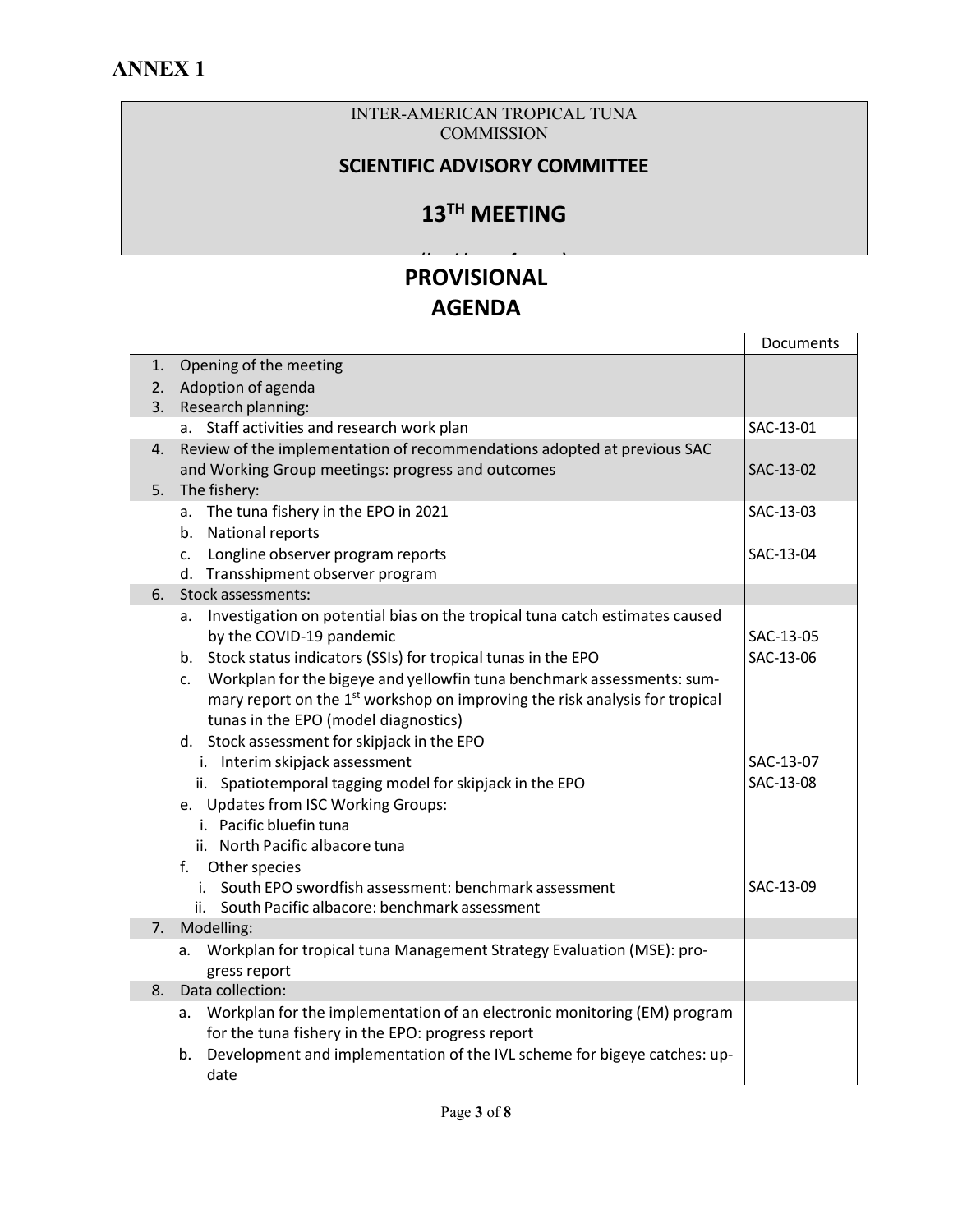| 9.  | FAD <sub>s</sub> :                                                           |           |
|-----|------------------------------------------------------------------------------|-----------|
|     | a. Report of the Working Group on FADs                                       |           |
| 10. | Ecosystem and bycatch:                                                       |           |
|     | Ecosystem considerations<br>a.                                               | SAC-13-10 |
|     | Report of the Working Group on Bycatch<br>b.                                 |           |
|     | Dolphin research: update<br>c.                                               |           |
|     | Proposed TORs for Ecosystem and Bycatch WG<br>d.                             |           |
| 11. | Sharks:                                                                      |           |
|     | Vulnerability status for sharks in the EPO: EASI-fish assessment<br>а.       | SAC-13-11 |
|     | Improvements on shark data collection for EPO coastal fisheries: ABNJ2<br>b. | SAC-13-12 |
| 12. | Life history:                                                                |           |
|     | a. Review of research at the Achotines Laboratory                            | SAC-13-13 |
| 13. | Staff recommendations to the Commission                                      | SAC-13-14 |
| 14. | SAC recommendations to the Commission                                        |           |
| 15. | Other business                                                               |           |
| 16. | Adjournment                                                                  |           |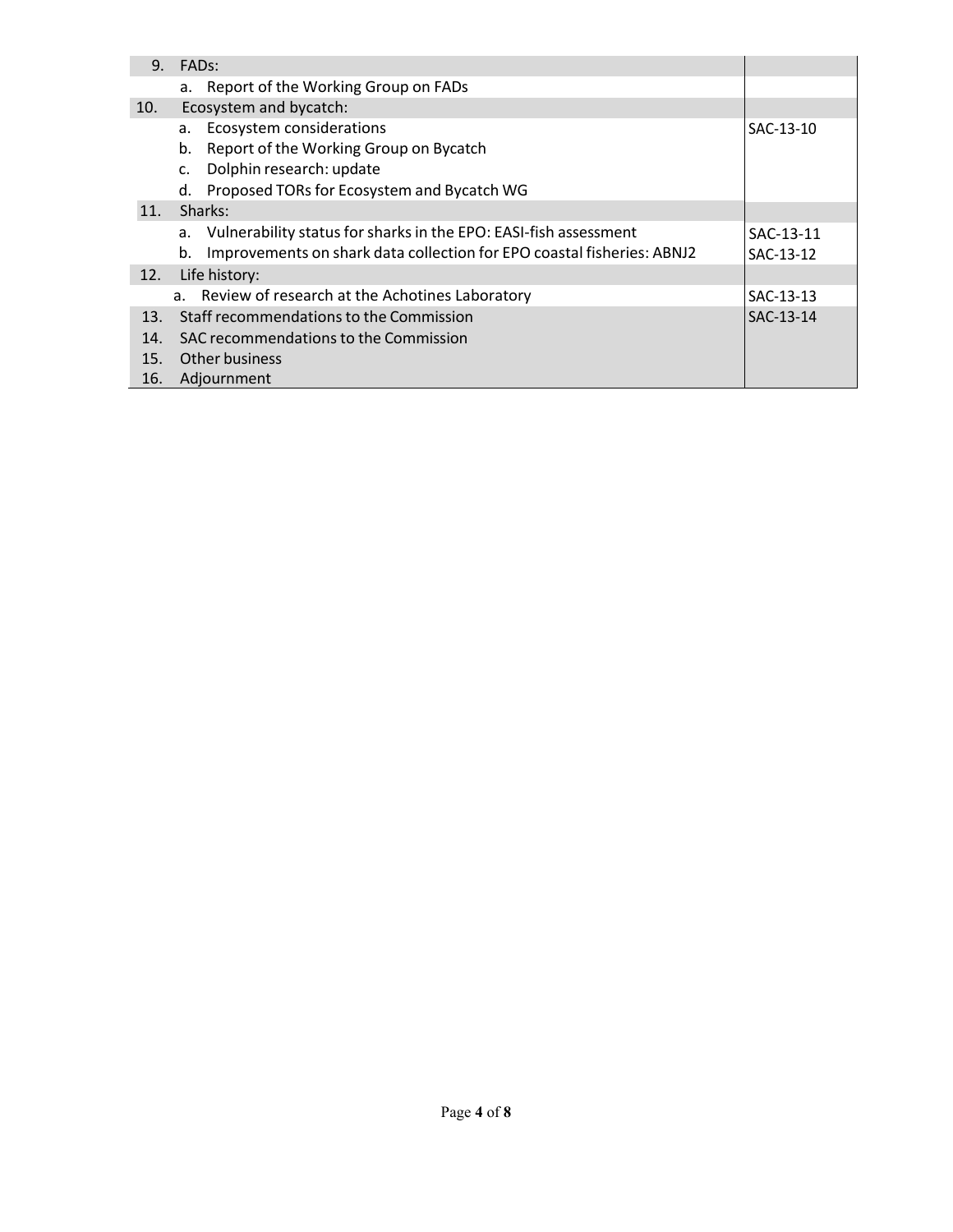## **AD HOC ARRANGEMENTS FOR THE HOLDING OF THE 13TH ANNUAL MEETING OF THE SCIENTIFIC ADVISORY COMMITTEE BY VIDEOCONFERENCE**

The following *ad hoc* arrangements will only be used to conduct the 13th Annual Meeting of the Scientific Advisory Committee (SAC) by video conference. These arrangements are exceptional, for their use at the annual meeting, and do not prejudge any future arrangements and/or procedures that the Commission may establish for the conduct of meetings by such means. In their preparation, account has been taken of the need to respect all the rights and fulfil all the obligations established in the provisions of the current rules in the Commission.

- 1. **AGENDA:** The Director, in his capacity as Chair of the SAC, will circulate the agenda to all Members, Cooperating Non-Members and relevant observers, which shall contain only those priority issues which require a decision that cannot be postponed. No issue requiring a discussion and a decision may be considered and discussed under the item "Other Business"...
- 2. **TECHNOLOGICAL PLATFORM:** The 13th meeting of the SAC will be held using the technological platform called Zoom, freely accessible to delegates previously accredited and registered with the IATTC.
- 3. **REFERENCE TIME:** For all purposes, the reference time of the meeting and of each of its sessions will be the time of the city of San Diego, California, United States of America.

## 4. **DELEGATES' REGISTRATION:**

- a) For the purpose of the secure provision of passwords for access to the sessions, the delegates who have been duly accredited with the Secretariat shall register for the meeting using the electronic format made available on the Commission's Internet website.
- b) At the time of registration, the name and status of the representative of the delegation, the alternate representative and the advisers and experts comprising each delegation shall be specified.
- c) Receipt and processing of accreditations and registrations will begin one week prior to the meeting and will be closed at noon on the day immediately preceding that date.
- d) The Secretariat may process registrations or substitutions of delegates after that day, bearing in mind that such registrations or substitutions may be made under the responsibility of the delegation which has been late in submitting the accreditation and registration and which will join the meeting in whatever condition it finds itself.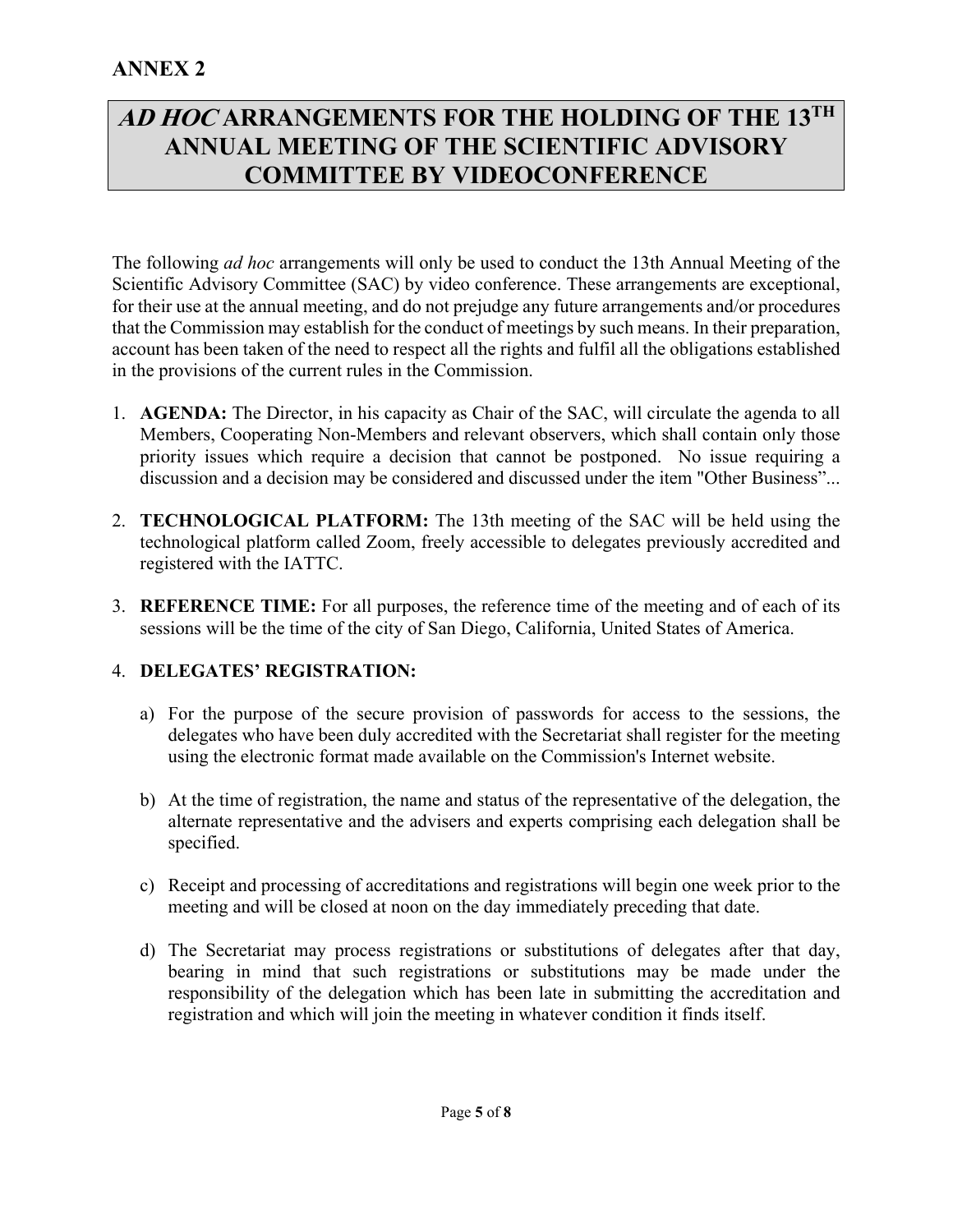e) Sufficiently in advance, the Secretariat shall provide the registered delegates with all the necessary information to enable them to participate in the meeting through the technological platform that has been selected.

## **5. QUORUM:**

- a) The Chair of the SAC, after declaring the meeting open, shall ask, in alphabetical order, that each head of delegation identify himself or herself, as well as any experts or advisors accompanying him or her.
- b) Following that presentation, the Chair of the SAC shall verify the attendance and, as appropriate, will declare that the quorum has been reached.
- 6. **USE OF MICROPHONE AND VIDEO CAMERA DURING THE MEETING**: All delegates shall keep their microphone and camera off and switch them on only when the Chair of the SAC has given them the floor.

## **7. TAKING THE FLOOR:**

- a) Only the representative of the delegation, or, if he/she is not present, his/her alternate, may request to speak, even for the purpose of giving the floor to advisers or experts from the same delegation.
- b) When requesting the floor, only the mechanism designated for this purpose in the technological platform may be used.
- c) The Chair of the SAC, with the Secretariat's support, shall keep a chronological record of the requests to speak and shall give the floor in strict accordance with this record. No participant may speak unless expressly authorized by the Chair.
- d) At the opening of the meeting, the Chair of the SAC shall determine the conditions under which interventions will be made.
- e) When giving the floor to a delegate, the Chair of the SAC shall identify that delegate and the delegation which he/she represents. The delegate shall then activate his microphone and video camera and take the floor. He shall endeavor to speak slowly and clearly to facilitate the efficient functioning of the interpretation service. At the end of his/her speech, the delegate shall switch off his/her microphone and video camera; if he/she does not do so, the Secretariat shall do so remotely.
- f) The Chair of the SAC may request the intervention of a member of the staff of the Commission or an invited expert, or of one of the delegates, whenever he deems it relevant.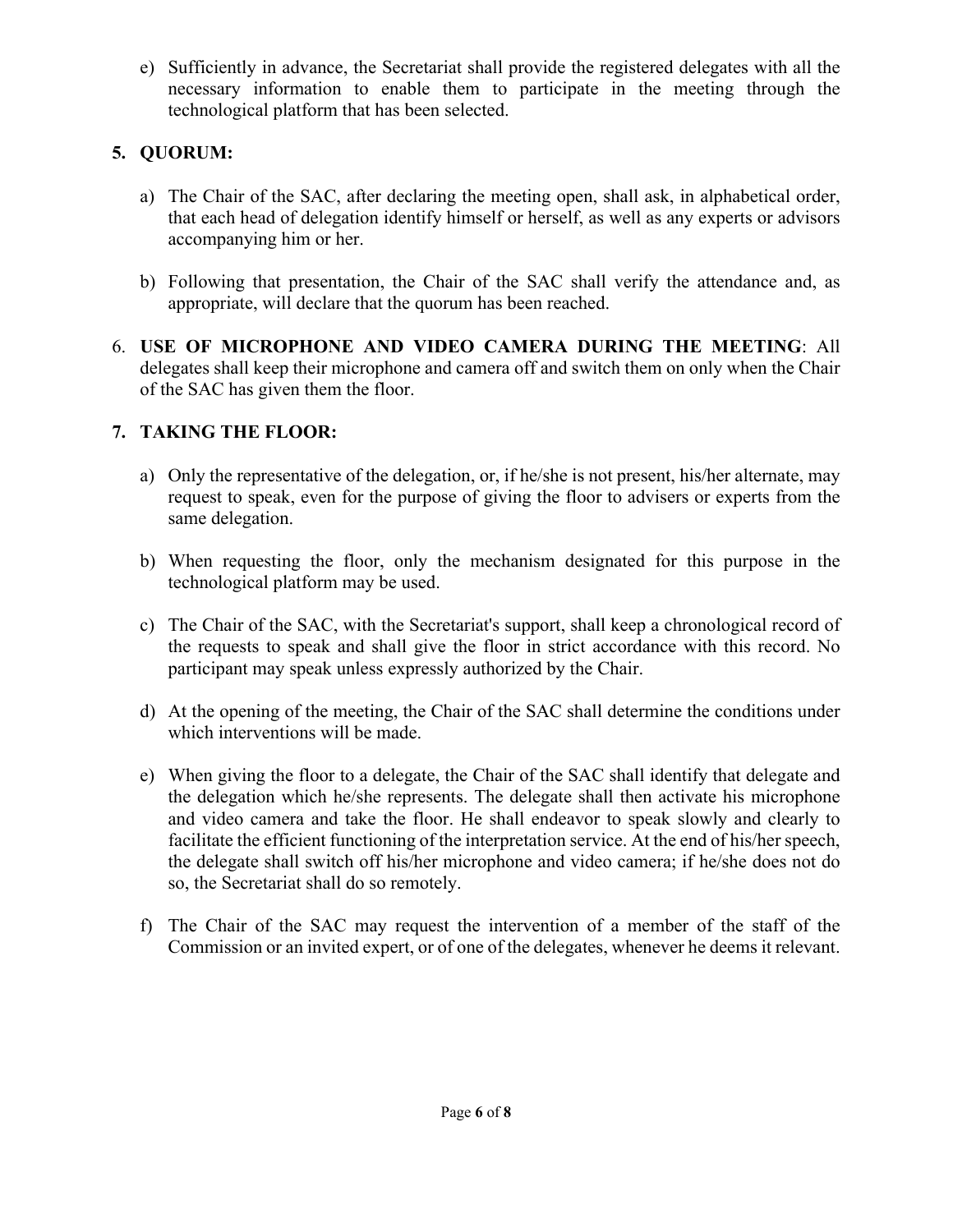### **8. PROPOSALS ANALYSIS:**

- a) When proposals are presented and discussed, the Chair of the SAC shall give priority to those interventions which relate to any objections which might be raised, with a view to assessing, through the successive interventions, the possibility of reaching a consensus..
- b) Proposals will be discussed, and texts will be amended as required during the discussions by projecting them on the Zoom shared screen. To this effect, the Spanish and English language versions of the document will be displayed.

## **9. ADOPTION OF REPORTS, CONCLUSIONS AND RECOMMENDATIONS:**

When the Chair of the SAC deems that the time has come for the adoption of reports, conclusions and recommendations, he shall submit it to the Members present and participating for decision, as follows:

- a) After verification of a quorum, the Chair of the SAC shall read aloud the text of the decision, recommendation, or resolution, and ensure that it is also displayed on a shared screen, as applicable.
- b) If no objection is expressed, the Chair of the SAC will record the existence of a consensus and in that case, it shall then declare the proposed text approved.
- c) In the event that the proposed text is not adopted, the Chairman of the SAC shall identify the respective majority and minority positions, in order to record them in the report of the meeting.

## **10. TECHNICAL SUPPORT DURING THE MEETING:**

A telephone or electronic messaging service, staffed by technicians specialized in information technology, will be at the disposal of the Secretariat to attend to the delegations' connectivity needs or to inform the Chair of the SAC in the event of any anomaly in the system that could affect the participation of a delegation.

### **11. FAILURES IN THE INTERNET AND INVOLUNTARY DISCONNECTION FROM THE SYSTEM:**

- a) When, because of instability in the technological platform, communication is poor or interrupted, representative of the delegation thus affected shall so advise through the mechanism mentioned in the previous paragraph, indicating that the respective delegation is unable to participate in the meeting. The Chair of the SAC shall inform the other participants and allow a break of no more than 30 minutes, with a view to resolving the problem of connection.
- b) Following the recess and if there is no solution, the Chair of the SAC shall report the fact and it shall be recorded. The Chair of the SAC will inform the delegation that was unable to continue participating of the outcome of the discussions and the delegation will be able